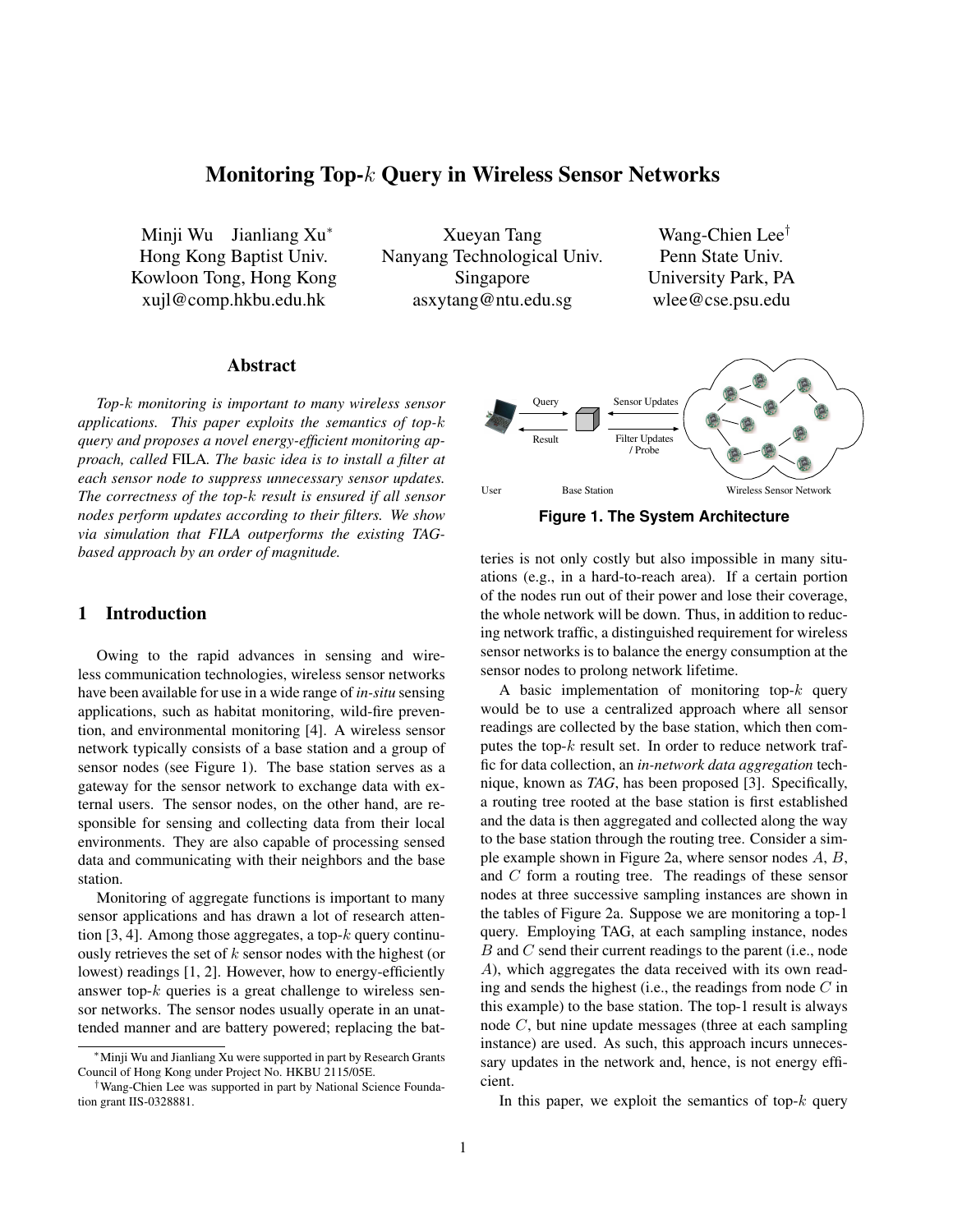

**Figure 2. An Example of Top-**k **Monitoring**

and propose a novel filter based monitoring approach called *FILA*. The basic idea is to install a filter at each sensor node to suppress unnecessary sensor updates. The base station also keeps a copy of the filter setting to maintain a *view* of each node's reading. A sensor node reports the reading update to the base station only when it passes the filter. The correctness of the top- $k$  result is ensured if all sensor nodes perform updates according to their filters. Figure 2b shows an example, where the base station has collected the initial sensor readings and installed three filters [20, 39), [39, 47), and  $[47, 80)$  at sensor nodes A, B, and C, respectively. At sampling instances 1 and 2, no updates are reported since all updates are filtered out by the nodes' respective filters. At instance 3, the updated reading of node  $B$  (i.e., 48) passes its filter  $[39, 47)$ . Hence, node B sends the reading 48 to the base station via node  $A$  (step ①). Since 48 lies in the filtering window of node  $C$  (i.e., [47, 80)), the top-1 result becomes undecided as either node B or C can have the highest reading. In this case, we probe node  $C$  for its current reading to resolve the ambiguity (steps  $\circled{2}$  and  $\circled{3}$ ). Thus, a total of four update messages and one probe message are incurred in this approach.<sup>1</sup> Compared with the aforementioned TAG-based aggregation approach, five update messages are saved at the cost of one probe message. Obviously, this approach achieves a better performance than the TAG approach.

Yet, in order to make FILA to work efficiently, two fundamental issues arising at the base station server have to be addressed:

• How to set the filter for each sensor node in a coordinated manner such that the top- $k$  result set is correctly returned if all nodes perform updates according to their filters? The filter setting is critical to the performance of FILA. In the above example, if nodes  $B$  and  $C$  have the filters set to [39, 50) and [50, 80), respectively, no

updates need to be reported for all three samplings.

• Upon receiving an update from a sensor node, how to reevaluate the top- $k$  result and how to update the affected filters?

We answer in this paper the above two questions with the objective of reducing network traffic and prolonging network lifetime.

#### **2 System Model and Problem Definition**

We consider a wireless sensor network as depicted in Figure 1. It is assumed that the base station has continuous power supply and its radio strength is strong enough to cover all sensor nodes. In other words, a probe message broadcast by the base station can reach all sensor nodes in a single hop. In contrast, the sensor nodes are powered by battery. Their radio coverage is constrained to a local area. When the base station is beyond a sensor node's radio coverage, an underlying routing infrastructure (e.g., a TAG tree [3]) is used to route data to the base station.

Each sensor node  $i$  measures the local physical phenomenon  $v_i$  (e.g., pollution index, temperature, or residual energy, etc.) at a fixed sampling rate. Without loss of generality, we consider a top- $k$  monitoring query that continuously retrieves the (ordered) set of sensor nodes  $\mathcal R$  with the highest readings, i.e.,

$$
\mathcal{R} = ,
$$

where  $\forall i > j, v_{n_i} \le v_{n_j}$  and  $\forall l \ne n_i (i =$  $1, 2, \dots, k$ ,  $v_l \le v_{n_k}$ . The monitoring result is maintained by the base station and updated to the user. To produce continuous query results, the proposed monitoring approach controls when and how to collect sensor reading updates to the base station.

# **3 FILA Overview**

Initially, the base station collects the readings from all sensors. It then sorts the sensor readings and obtains the initial top- $k$  result set. Next, the base station computes a filter (represented by a window of  $[l_i, u_i)$ ) for each sensor node  $i$  and sends it to the node for installation. At the next sensor sampling instance, if the new reading of sensor node i is within  $[l_i, u_i)$ , no update to the base station is needed. Otherwise, if the new reading goes beyond the filtering window and passes the filter, meaning the top- $k$  order might be violated, an update is sent to the base station. The base station will then reevaluate the top- $k$  result and adjust the filter setting(s) for some sensor node(s) if necessary. The query reevaluation algorithm is discussed in detail in [6].

<sup>&</sup>lt;sup>1</sup>For simplicity, the overhead for initial data collection and filter setting is not shown here, but counted in our experiments.